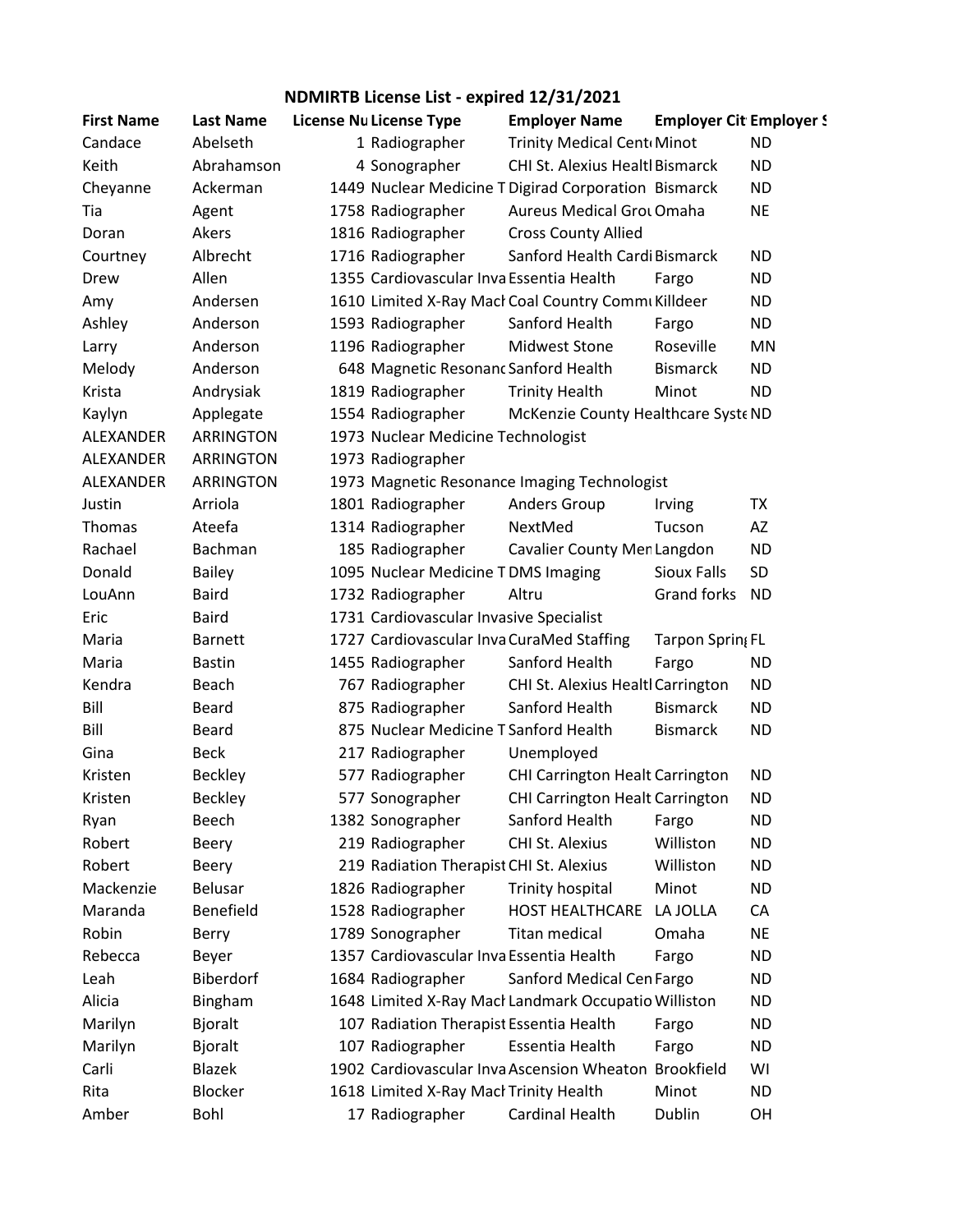| Cassandra      | Boom            | 890 Radiographer                        | <b>CHI St. Alexius Healtl Williston</b>                 |                    | <b>ND</b> |
|----------------|-----------------|-----------------------------------------|---------------------------------------------------------|--------------------|-----------|
| Pamela         | <b>Borchers</b> | 309 Radiographer                        | CHI St. Alexius Medic Bismarck                          |                    | <b>ND</b> |
| Sydney         | <b>Bosko</b>    | 1775 Sonographer                        | Altru Hospital                                          | <b>Grand Forks</b> | <b>ND</b> |
| McKinzey       | <b>Boullion</b> | 1908 Radiographer                       |                                                         |                    |           |
| Dale           | <b>Brill</b>    | 1740 Sonographer                        | WhitbeyHealth Med Rock Springs WA                       |                    |           |
| Kahla          | <b>Brist</b>    | 1596 Radiographer                       | <b>Trinty Healthcare</b>                                | Minot              | <b>ND</b> |
| Jim            | <b>Brito</b>    | 1297 Radiographer                       | Sanford Health                                          | Fargo              | <b>ND</b> |
| Shana          | <b>Brophy</b>   | 1686 Limited X-Ray Macl CHI St. Alexius |                                                         | Dickinson          | <b>ND</b> |
| Jessica        | <b>Brown</b>    | 1706 Radiographer                       | <b>Healthtrust Workfor Nashville</b>                    |                    | <b>TN</b> |
| Mary           | <b>Bruski</b>   | 22 Radiographer                         | CHI St. Alexius Medic Bismarck                          |                    | <b>ND</b> |
| Shelly         | <b>Buehler</b>  | 973 Radiographer                        | Sanford Health                                          | <b>Bismarck</b>    | <b>ND</b> |
| Stacy          | <b>Burgess</b>  | 1509 Radiographer                       | Southwest Healthcar Bowman                              |                    | <b>ND</b> |
| Janna          | Carey           | 850 Radiation Therapist Essentia Health |                                                         | Fargo              | <b>ND</b> |
| Janna          | Carey           | 850 Radiographer                        | Essentia Health                                         | Fargo              | <b>ND</b> |
| Robert         | Carson          | 225 Sonographer                         | Sanford Health                                          | Fargo              | <b>ND</b> |
| Arielle        | Carter          | 1770 Sonographer                        | <b>LRS Healthcare</b>                                   | Omaha              | <b>NE</b> |
| Ericka         | Casco Espinoz   | 1869 Sonographer                        |                                                         |                    |           |
| Shih Kang      | Cheng           | 1796 Sonographer                        | <b>Focus Staff</b>                                      | <b>Dallas</b>      | <b>TX</b> |
| <b>Brendan</b> | Christ          | 1088 Radiographer                       | NextMed                                                 | Tucson             | AZ        |
| Allison        | Cieslak         | 1496 Radiographer                       | Sanford Health                                          | Fargo              | <b>ND</b> |
| Allison        | Cieslak         | 1496 Magnetic Resonanc Sanford Health   |                                                         | Fargo              | <b>ND</b> |
| Jean           | Clemens         | 842 Radiographer                        | Sanford Health                                          | Fargo              | <b>ND</b> |
| Rachael        | Cole            | 1188 Sonographer                        | Sanford Health                                          | Fargo              | <b>ND</b> |
| Melissa        | Combs           | 1757 Sonographer                        | <b>Medical Solutions</b>                                | Omaha              | <b>NE</b> |
| Linda          | Conneran        | 33 Radiographer                         | retired                                                 |                    | <b>ND</b> |
| Linda          | Conneran        | 33 Magnetic Resonanc retired            |                                                         |                    | <b>ND</b> |
| Richelle       | Cooper          | 1575 Sonographer                        | <b>Aureus Medical</b>                                   | Omaha              | <b>NE</b> |
| Adam           | Cortez          |                                         | 1814 Nuclear Medicine T DMS Health Technol Fargo        |                    | <b>ND</b> |
| Timothy        | Cradduck        | 1964 Radiographer                       | McKenzie County He Watford City                         |                    | <b>ND</b> |
| Anne           | Crowe           | 507 Radiographer                        | Essentia Health                                         | Fargo              | <b>ND</b> |
| Chad           | Dandurand       | 1561 Sonographer                        | Sanford Health                                          | Fargo              | <b>ND</b> |
| Landon         | Della Silva     | 1129 Radiographer                       | <b>Triage Staffing</b>                                  | Omaha              | <b>NE</b> |
| Kristi         | Devine          | 743 Radiographer                        | Altru Health System Grand Forks                         |                    | <b>ND</b> |
| <b>TRINH</b>   | <b>DIEP</b>     | 1873 Sonographer                        |                                                         |                    |           |
| Taylor         | Donahue         | 1880 Sonographer                        |                                                         |                    |           |
| Linda          | Dorn            | 1181 Radiographer                       | <b>Club Staffing</b>                                    | <b>Boca Raton</b>  | FL.       |
| Hailey         | Dutenhoffer     | 1754 Limited X-Ray Macł Avera Clinic    |                                                         | Ellendale          | <b>ND</b> |
| April          | Dymowski        | 1836 Radiographer                       | Sanford Health                                          | Fargo              | <b>ND</b> |
| Ashley         | Echevarria      | 1029 Radiographer                       |                                                         |                    |           |
| David          | Emerson         | 1711 Radiographer                       | <b>Aureus Medical Grot Omaha</b>                        |                    | <b>NE</b> |
| Nancy          | Erickson        |                                         | 1644 Limited X-Ray Macl Life Skills and Transit Grafton |                    | <b>ND</b> |
| Dianne         | Erickson        | 1262 Radiographer                       | Professional Portabl Burnsville                         |                    | <b>MN</b> |
| Diane          | Ferrero         | 1850 Sonographer                        | <b>PBGMC</b>                                            |                    |           |
| Kathy          | Fladung         | 2033 Radiographer                       | Kaiser Permanente Seattle                               |                    | WA        |
| Wesley         | Flear           | 1945 Radiographer                       | Penn Medicine Lanca Lancaster                           |                    | PA        |
| Ashley         | Flynn           | 589 Radiographer                        | West River Health Se Hettinger                          |                    | ND        |
| Donya          | Forst           | 1255 Radiographer                       | Sanford Health                                          | Fargo              | <b>ND</b> |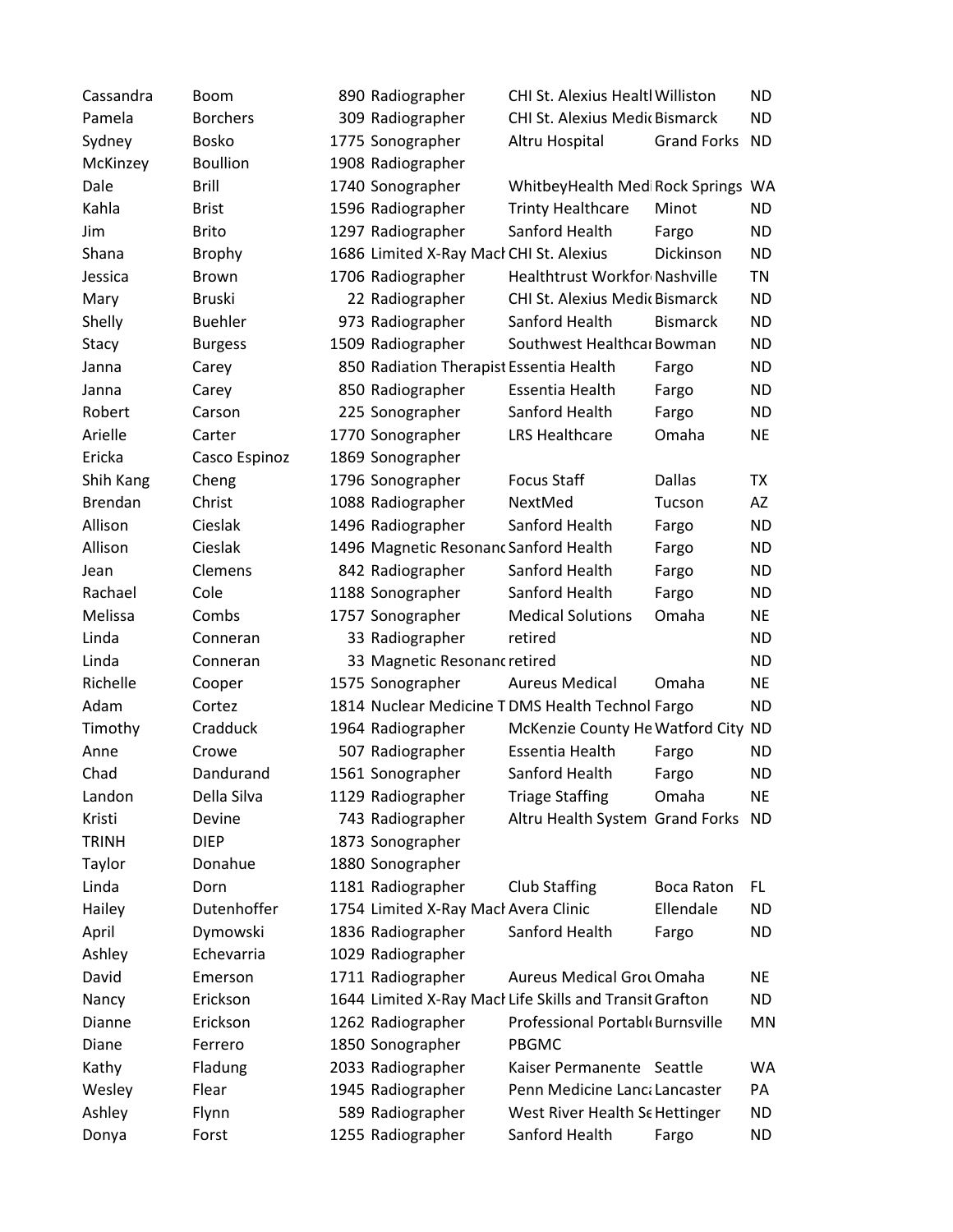| Ryan           | Fossum    | 1760 Sonographer                          | Altru Health Systems Grand Forks                        |                    | <b>ND</b> |
|----------------|-----------|-------------------------------------------|---------------------------------------------------------|--------------------|-----------|
| Ellen          | Foster    | 894 Radiographer                          | Fairlight Medical Cer Williston                         |                    | <b>ND</b> |
| Ellen          | Foster    |                                           | 894 Magnetic Resonanc Fairlight Medical Cer Williston   |                    | <b>ND</b> |
| <b>Bruce</b>   | Fowler    | 1183 Radiographer                         | <b>Browns Medical Ima Omaha</b>                         |                    | <b>NB</b> |
| Warren         | Freier    | 909 Radiographer                          | ND Dept of Health                                       | <b>Bismarck</b>    | <b>ND</b> |
| Warren         | Freier    | 909 Radiation Therapist ND Dept of Health |                                                         | <b>Bismarck</b>    | <b>ND</b> |
| Julia          | Fry       | 1860 Sonographer                          |                                                         |                    |           |
| Elaine         | Galbraith | 1478 Radiographer                         | <b>CHI St Alexius Health Bismarck</b>                   |                    | <b>ND</b> |
| Amanda         | Gardiner  | 377 Radiographer                          | Legacy Medical                                          | <b>Bismarck</b>    | <b>ND</b> |
| Haley          | Geurts    | 1120 Radiographer                         | Sanford Health                                          | Wahpeton           | <b>ND</b> |
| Lisa           | Gibson    | 1999 Sonographer                          | Carl T Hayden VAMC Phoenix                              |                    | AZ        |
| Jonathan       | Gilbert   | 1553 Radiographer                         | NextMed                                                 | Tucson             | AZ        |
| Jennifer       | Gilliland | 1052 Sonographer                          | Sanford Health                                          | Fargo              | <b>ND</b> |
| Jade           | Gjerde    | 1877 Sonographer                          | Essentia Health                                         | Fargo              | <b>ND</b> |
| Sandra         | Gjevre    |                                           | 1645 Limited X-Ray Macl Life Skills and Transit Grafton |                    | <b>ND</b> |
| Leslee         | Glidden   | 1925 Radiographer                         | <b>Anders Group</b>                                     | Irving             | TX        |
| Marcos         | Gomez     | 1946 Radiographer                         | Tridentcare                                             | Albuquerque NM     |           |
| Lindsey        | Gonzalez  | 1750 Radiographer                         |                                                         |                    |           |
| Benjamin       | Gravitt   | 1148 Nuclear Medicine T Sanford Health    |                                                         | <b>Bismarck</b>    | <b>ND</b> |
| <b>Brenton</b> | Green     | 750 Magnetic Resonanc Sanford Health      |                                                         | <b>Bismarck</b>    | <b>ND</b> |
| <b>Brenton</b> | Green     | 750 Radiographer                          | Sanford Health                                          | <b>Bismarck</b>    | <b>ND</b> |
| Dari           | Griffin   | 1940 Radiographer                         | <b>Triage Staffing</b>                                  | Omaha              | <b>NE</b> |
| Carrie         | Gunderson | 596 Radiographer                          | Essentia Health                                         | Fargo              | <b>ND</b> |
| Maisie         | Gunning   | 1426 Radiographer                         | Altru Hospital                                          | <b>Grand Forks</b> | <b>ND</b> |
| Chiman         | Habib     | 1252 Radiographer                         | Sanford Health                                          | Fargo              | <b>ND</b> |
| Shanay         | Haggag    | 36 Radiographer                           | CHI St. Alexius Healtl Bismarck                         |                    | <b>ND</b> |
| Kelsey         | Halbur    | 1495 Radiographer                         | Sanford Medical Cen Fargo                               |                    | <b>ND</b> |
| Jason          | Hale      | 1919 Radiographer                         | <b>Aureus Medical Grou Omaha</b>                        |                    | <b>NE</b> |
| Tiffoni        | Hall      | 1484 Radiographer                         | Aureus Medical Grot Omaha                               |                    | <b>NE</b> |
| Kristi         | Hall      | 53 Radiographer                           | Sanford Health                                          | Bemidji            | MN        |
| Daniel         | Hallberg  | 1977 Radiographer                         | <b>Aureus Medical Grot Omaha</b>                        |                    | <b>NE</b> |
| Kimberly       | Halligan  | 1318 Sonographer                          | Sanford Health                                          | <b>Bismarck</b>    | ND        |
| Hailey         | Hamann    | 1592 Sonographer                          | Sanford Health                                          | Fargo              | <b>ND</b> |
| James          | Hamilton  | 235 Radiographer                          | Altru Health System Grand Forks                         |                    | ND        |
| Kate           | Hanson    |                                           | 916 Radiation Therapist Bismarck Cancer Cer Bismarck    |                    | <b>ND</b> |
| Kayla          | Hanson    | 836 Radiographer                          | Essentia Health                                         | Fargo              | ND        |
| Christian      | Hanson    | 1330 Magnetic Resonanc Sanford Health     |                                                         | Fargo              | ND        |
| Kayla          | Hanson    | 836 Radiation Therapist Essentia Health   |                                                         | Fargo              | ND        |
| Christian      | Hanson    | 1330 Radiographer                         | Sanford Health                                          | Fargo              | ND        |
| Mary Beth      | Hanson    | 155 Radiographer                          | <b>CHI St. Alexius Healtl Bismarck</b>                  |                    | <b>ND</b> |
| Jacob          | Harding   | 156 Radiographer                          | <b>Trinity Health</b>                                   | Minot              | <b>ND</b> |
| Wykeyittie     | Harris    | 1933 Sonographer                          | Clubstaffing                                            | <b>Boca Raton</b>  | FL.       |
| Carleen        | Hartung   | 1755 Sonographer                          | MidDakota Clinic                                        | <b>Bismarck</b>    | ND        |
| Chelsey        | Haukos    | 450 Radiographer                          |                                                         |                    |           |
| Jacalyn        | Haus      | 283 Sonographer                           | Mid Dakota Clinic                                       | <b>Bismarck</b>    | <b>ND</b> |
| Jordan         | Heck      | 1748 Sonographer                          | <b>Medical Solutions</b>                                | Omaha              | NE        |
| Jessica        | Heimdal   | 1682 Radiographer                         | <b>Trinity Health</b>                                   | Minot              | <b>ND</b> |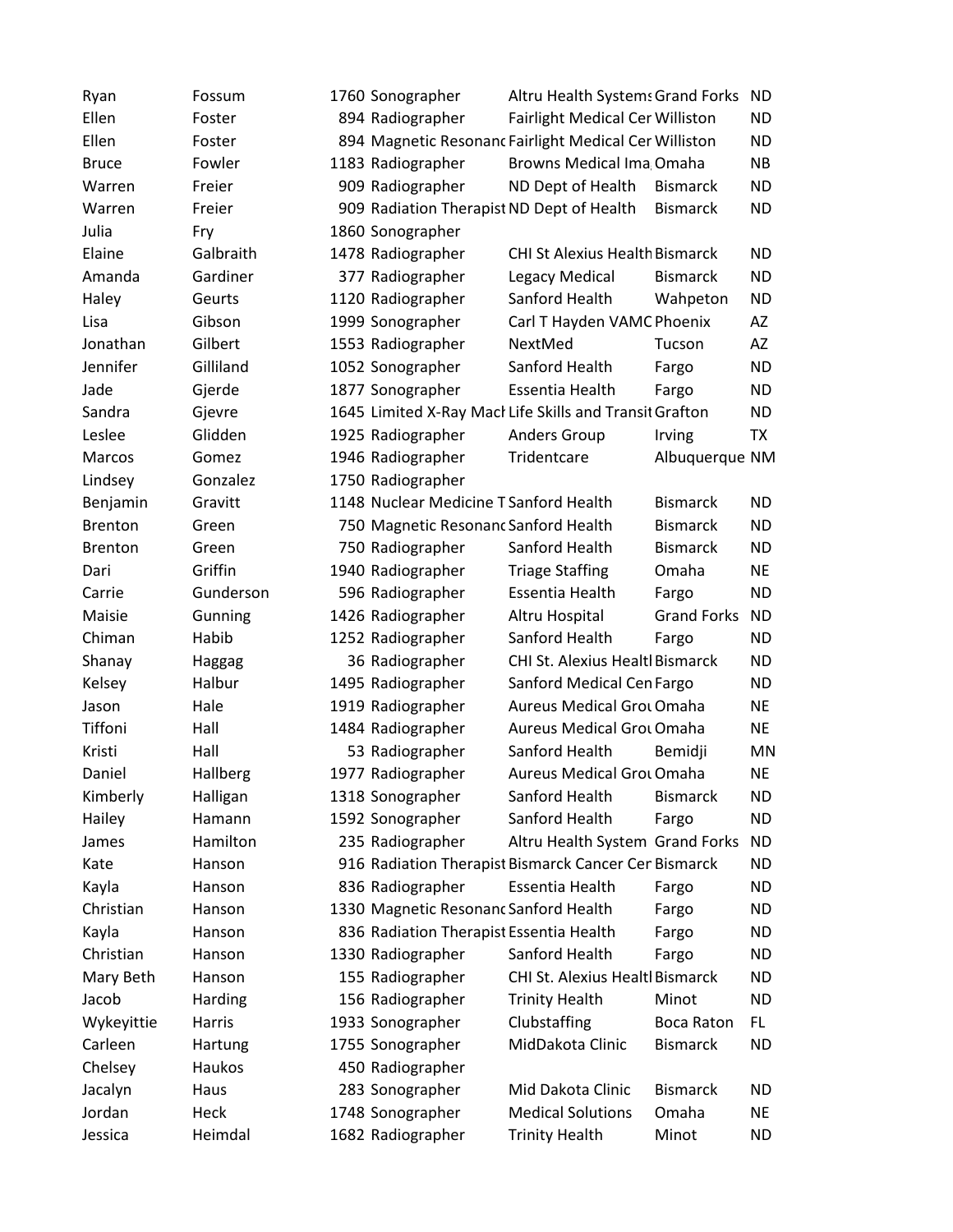| Melanie         | Heinzen      | 917 Radiographer                       |                                                          |                    |           |
|-----------------|--------------|----------------------------------------|----------------------------------------------------------|--------------------|-----------|
| Lorette         | Hendrickson  | 159 Radiographer                       |                                                          |                    | <b>ND</b> |
| Timothy         | Henke        | 194 Radiographer                       | <b>Trinity Health</b>                                    | Minot              | <b>ND</b> |
| Taylor          | Hensley      | 1951 Radiographer                      | CHI St. Vincent Infirm Little Rock                       |                    | AR        |
| Melanie         | Herbka       | 1788 Sonographer                       |                                                          |                    |           |
| Monica          | <b>Hicks</b> | 1784 Radiographer                      | <b>Emory Decatur Hosp Decatur</b>                        |                    | GA        |
| <b>Bruce</b>    | Highness     | 327 Radiographer                       | Altru Health System Grand Forks                          |                    | <b>ND</b> |
| Kimberly        | Hinkel       | 1134 Radiographer                      | Essentia Health                                          | Fargo              | <b>ND</b> |
| Kimberly        | Hinkel       | 1134 Magnetic Resonanc Essentia Health |                                                          | Fargo              | <b>ND</b> |
| <b>Barbara</b>  | Hoefer       | 784 Magnetic Resonanc Essentia Health  |                                                          | Fargo              | <b>ND</b> |
| <b>Barbara</b>  | Hoefer       | 784 Radiographer                       | Essentia Health                                          | Fargo              | <b>ND</b> |
| Cathy           | Holmen       | 601 Radiographer                       |                                                          |                    | <b>ND</b> |
| Kristen         | Holum        | 994 Radiographer                       | CHI St. Alexius Healtl Dickinson                         |                    | <b>ND</b> |
| Allison         | Hong         | 164 Radiographer                       | Altru Health System Grand Forks                          |                    | <b>ND</b> |
| Rebecca         | Hormann      | 390 Radiographer                       | Sanford Health                                           | Fargo              | <b>ND</b> |
| Patricia        | Howell       | 603 Radiographer                       | Altru Health System Grand Forks                          |                    | <b>ND</b> |
| Tarra           | <b>Ihry</b>  | 329 Radiographer                       | Altru Health System Grand Forks                          |                    | <b>ND</b> |
| Janis           | Jaeger       | 713 Radiographer                       | Altru Health System Devils Lake                          |                    | <b>ND</b> |
| Richard         | Jaenisch     | 1915 Radiographer                      | Essentia Health - St. Detroit Lakes MN                   |                    |           |
| Robin           | Johnson      | 501 Nuclear Medicine T Sanford Health  |                                                          | Fargo              | <b>ND</b> |
| Karen           | Johnson      |                                        | 167 Nuclear Medicine T Altru Health System Grand Forks   |                    | <b>ND</b> |
| <b>Brieanne</b> | Johnson      | 234 Sonographer                        | Sanford Health                                           | Fargo              | <b>ND</b> |
| Hanna           | Johnson      | 1344 Magnetic Resonanc Altru Hospital  |                                                          | Grand Forks ND     |           |
| Kevin           | Johnson      | 1427 Sonographer                       | LifeLine Screenings                                      | Independenc OH     |           |
| Jeffrey         | Johnson      | 392 Radiographer                       | Sanford Health                                           | <b>Bismarck</b>    | <b>ND</b> |
| Hanna           | Johnson      | 1344 Radiographer                      | Altru Hospital                                           | <b>Grand Forks</b> | <b>ND</b> |
| Debra           | Johnson      | 990 Radiation Therapist Sanford Health |                                                          | Fargo              | <b>ND</b> |
| Megan           | Johnson      | 1577 Sonographer                       | Sanford Health                                           | Fargo              | <b>ND</b> |
| Peyton          | Jones        | 1874 Radiographer                      | Raleigh General Hos Beckley                              |                    | <b>WV</b> |
| <b>Brittany</b> | Jones        | 1937 Sonographer                       | Aya Healthcare                                           | San Diego          | CA        |
| Cecilia         | Juarez       | 1905 Sonographer                       | <b>AMN Health Care</b>                                   | San Diego          | CA        |
| Vicky           | Jueth        | 1602 Bone Densitometry Sanford Health  |                                                          | <b>Bismarck</b>    | <b>ND</b> |
| Denise          | Kaelberer    |                                        | 246 Radiation Therapist Bismarck Cancer Cer Bismarck     |                    | <b>ND</b> |
| Paul            | Kamrowski    | 787 Radiographer                       | Mercy Hospital                                           | <b>Valley City</b> | <b>ND</b> |
| Courtney        | Keller       |                                        | 1752 Radiation Therapist Trinity Cancer Care C Minot     |                    | <b>ND</b> |
| Laci            | Ketchum      | 1763 Sonographer                       | <b>Titan Medical Group Omaha</b>                         |                    | <b>NE</b> |
| Dilshad         | Khan         | 1899 Radiographer                      | St. Agnes Hospital                                       | <b>Baltimore</b>   | <b>MD</b> |
| Andrew          | Kimball      | 1547 Radiographer                      | <b>Triage Staffing</b>                                   | Omaha              | <b>NE</b> |
| Allison         | Kline        | 1876 Radiographer                      |                                                          |                    | FL.       |
| Sandra          | Kovar        |                                        | 1076 Cardiovascular Inva Altru Health System Grand Forks |                    | <b>ND</b> |
| Mary Jo         | Kroshus      | 790 Radiation Therapist Sanford Health |                                                          | Fargo              | <b>ND</b> |
| Aaron           | Kryszak      | 1934 Sonographer                       | Essentia Health-Farg Fargo                               |                    | <b>ND</b> |
| Yulia           | Kyriakoulis  | 1346 Sonographer                       | Altru                                                    | <b>Grand Forks</b> | ND        |
| Samantha        | LaCoursiere  | 1432 Radiographer                      | Altru Health System Grand Forks ND                       |                    |           |
| Kevin           | Lanergan     | 1858 Radiographer                      | <b>Aureus Medical</b>                                    |                    |           |
| Julie           | Larson       | 1499 Radiographer                      | Fusion Medical Staff Omaha                               |                    | <b>NE</b> |
| Julie           | Larson       |                                        | 1499 Cardiovascular Inva Fusion Medical Staff Omaha      |                    | <b>NE</b> |
|                 |              |                                        |                                                          |                    |           |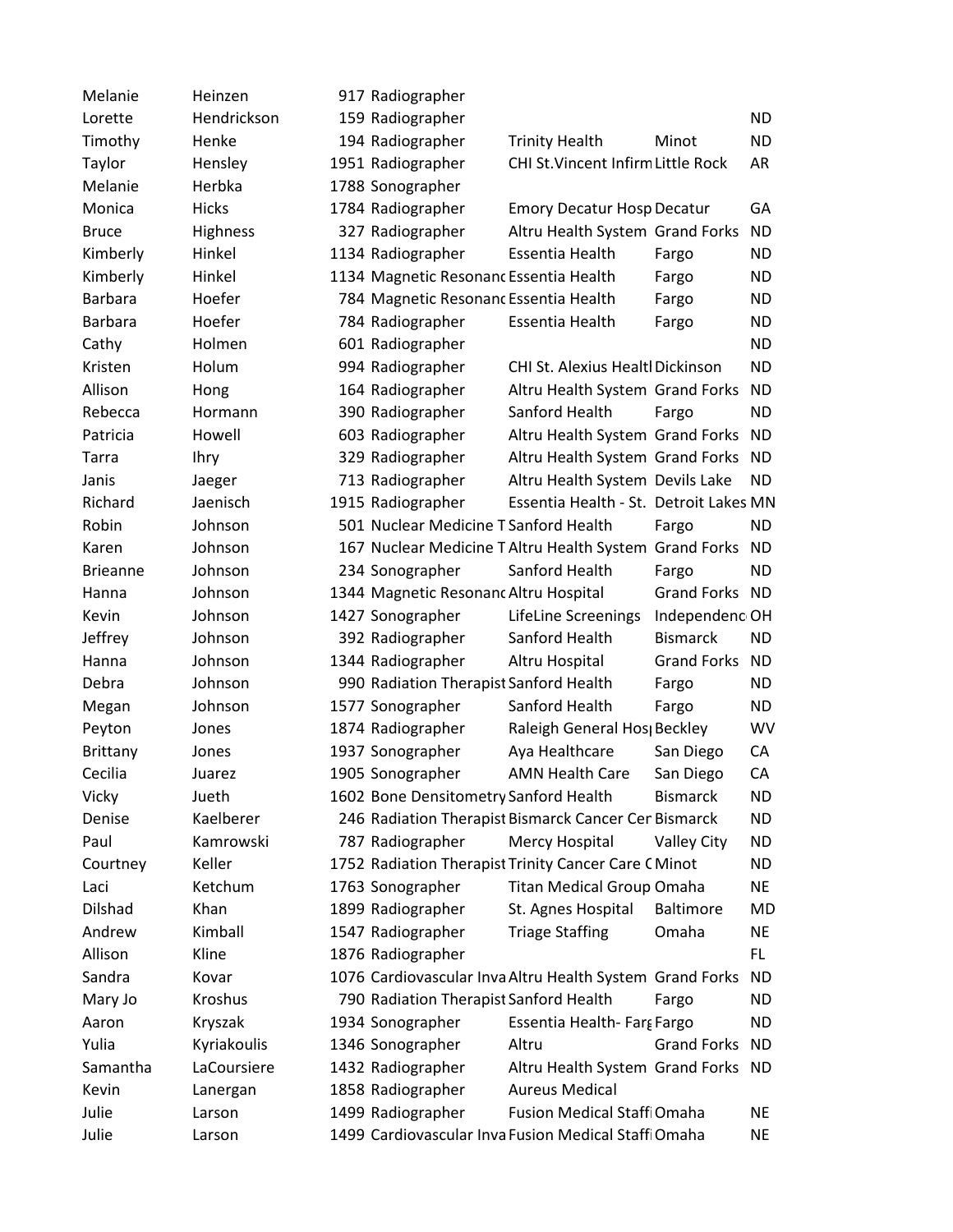| Derek        | Leeson        | 1571 Radiographer                        | <b>Aureus Medical</b>                                    | Omaha             | NE        |
|--------------|---------------|------------------------------------------|----------------------------------------------------------|-------------------|-----------|
| Thomas       | Leggett       | 1587 Radiographer                        | Ignite Chiropractic                                      | Fargo             | <b>ND</b> |
| <b>Trina</b> | Lenig         | 1942 Radiographer                        | Cancer Center of No Grand Forks                          |                   | <b>ND</b> |
| Mary         | Leonard       | 1921 Sonographer                         | Life Scan Wellness                                       | Tampa             | FL.       |
| Lemi         | Lilo          | 1967 Sonographer                         | Sanford Health                                           | <b>Bismarck</b>   | <b>ND</b> |
| Joelle       | Loftis        | 1295 Radiographer                        | <b>St. Alexius Medical</b>                               | <b>Bismarck</b>   | <b>ND</b> |
| Weisi        | Lu            | 1971 Sonographer                         |                                                          |                   |           |
| Christina    | Luckow        | 1423 Radiographer                        | Altru Health System Grand Forks                          |                   | ND        |
| Ashley       | Lund          | 1046 Radiation Therapist Essentia Health |                                                          | Fargo             | <b>ND</b> |
| Gayle        | Lund          |                                          | 1624 Limited X-Ray Macł Nelson County Healt McVille      |                   | <b>ND</b> |
| Ashley       | Lund          | 1046 Radiographer                        | Essentia Health                                          | Fargo             | <b>ND</b> |
| Tiffany      | Lupkes        |                                          | 1802 Cardiovascular Inva Sanford Health Fargo            |                   |           |
| Erik         | Lynnes        | 1654 Radiographer                        | Essentia Health                                          | Fargo             | <b>ND</b> |
| Deborah      | Mackner       | 121 Radiographer                         | Sanford Health                                           | Fargo             | ND        |
| Laurie       | Mahin         | 68 Sonographer                           |                                                          |                   |           |
| Dana         | Majerus       | 509 Radiographer                         | Sanford Health                                           | Fargo             | <b>ND</b> |
| Jovan        | Maldonado     |                                          | 1901 Cardiovascular Inva Regional Medical Ce Hudson      |                   | FL.       |
| Tracey       | Mann          | 794 Radiographer                         | CHI St. Alexius Healtl Dickinson                         |                   | <b>ND</b> |
| Tracey       | Mann          |                                          | 794 Magnetic Resonanc CHI St. Alexius Healtl Dickinson   |                   | <b>ND</b> |
| Mohammed     | Markatia      | 1950 Sonographer                         | Essentia Health                                          | Fargo             | <b>ND</b> |
| Sadie        | Mathson       | 858 Radiographer                         | Sanford Health                                           | Fargo             | <b>ND</b> |
| Christina    | Mauer         | 1867 Nuclear Medicine Technologist       |                                                          |                   |           |
| Kira         | McKamey       | 125 Radiographer                         | Mid Dakota Clinic                                        | <b>Bismarck</b>   | <b>ND</b> |
| Kira         | McKamey       | 125 Sonographer                          | Mid Dakota Clinic                                        | <b>Bismarck</b>   | <b>ND</b> |
| Gail         | Merck         | 255 Radiographer                         | <b>Trinity Hospital</b>                                  | Minot             | <b>ND</b> |
| Cindy        | Milkey        | 31 Radiographer                          |                                                          |                   | ND        |
| <b>Brady</b> | Miller        | 1707 Radiographer                        | Sanford                                                  | Fargo             | <b>ND</b> |
| Andrew       | Milliard      | 70 Radiographer                          | <b>WL Gore &amp; Associate Tempe</b>                     |                   | AZ        |
| Patrick      | Mrozla        |                                          | 1607 Limited X-Ray Macł Northwood Deacone Northwood      |                   | <b>ND</b> |
| Ashlyn       | Munsch        | 1118 Radiographer                        | Sanford Health                                           | Fargo             | <b>ND</b> |
| MeKenna      | Munson        | 1028 Sonographer                         | Essentia Health                                          | Fargo             | <b>ND</b> |
| Leslie       | Murphy        | 71 Sonographer                           |                                                          |                   |           |
| Zachary      | Murphy        | 1671 Radiographer                        | NextMed                                                  | Tucson            | AΖ        |
| Christina    | Naranjo       | 1681 Radiographer                        | <b>Trinity Hospital</b>                                  | Minot             | <b>ND</b> |
| Kyley        | Nelson        | 1536 Radiographer                        | <b>CHI</b>                                               | Oakes             | <b>ND</b> |
| Abby         | <b>Ness</b>   | 1471 Radiographer                        | <b>Essentia Health</b>                                   | Fargo             | ND        |
| Crystal      | <b>Nesvig</b> | 618 Radiographer                         | CHI St. Alexius Beach Beach                              |                   | <b>ND</b> |
| Kaylee       | Nguyen        | 1773 Sonographer                         | <b>Trinity Health</b>                                    | Minot             | ND        |
| Keith        | Oleary        | 135 Radiographer                         | Essentia Health                                          | Detroit Lakes MN  |           |
| Keith        | Oleary        | 135 Nuclear Medicine T Essentia Health   |                                                          | Detroit Lakes MN  |           |
| Sarah        | Olek          | 1367 Cardiovascular Inva Essentia Health |                                                          | Fargo             | <b>ND</b> |
| Emily        | Olson         |                                          | 685 Nuclear Medicine T CHI St. Alexius Healtl Bismarck   |                   | <b>ND</b> |
| Kami         | Olson         | 326 Radiographer                         | Altru Health System Grand Forks                          |                   | <b>ND</b> |
| Dale         | Olson         | 984 Sonographer                          |                                                          |                   |           |
| Sharlene     | Olson         | 257 Radiographer                         | CHI St. Alexius Healtl Devils Lake                       |                   | ND        |
| Kimberly     | Olson         | 944 Radiographer                         |                                                          | <b>West Fargo</b> | <b>ND</b> |
| Sharlene     | Olson         |                                          | 257 Magnetic Resonanc CHI St. Alexius Healtl Devils Lake |                   | ND        |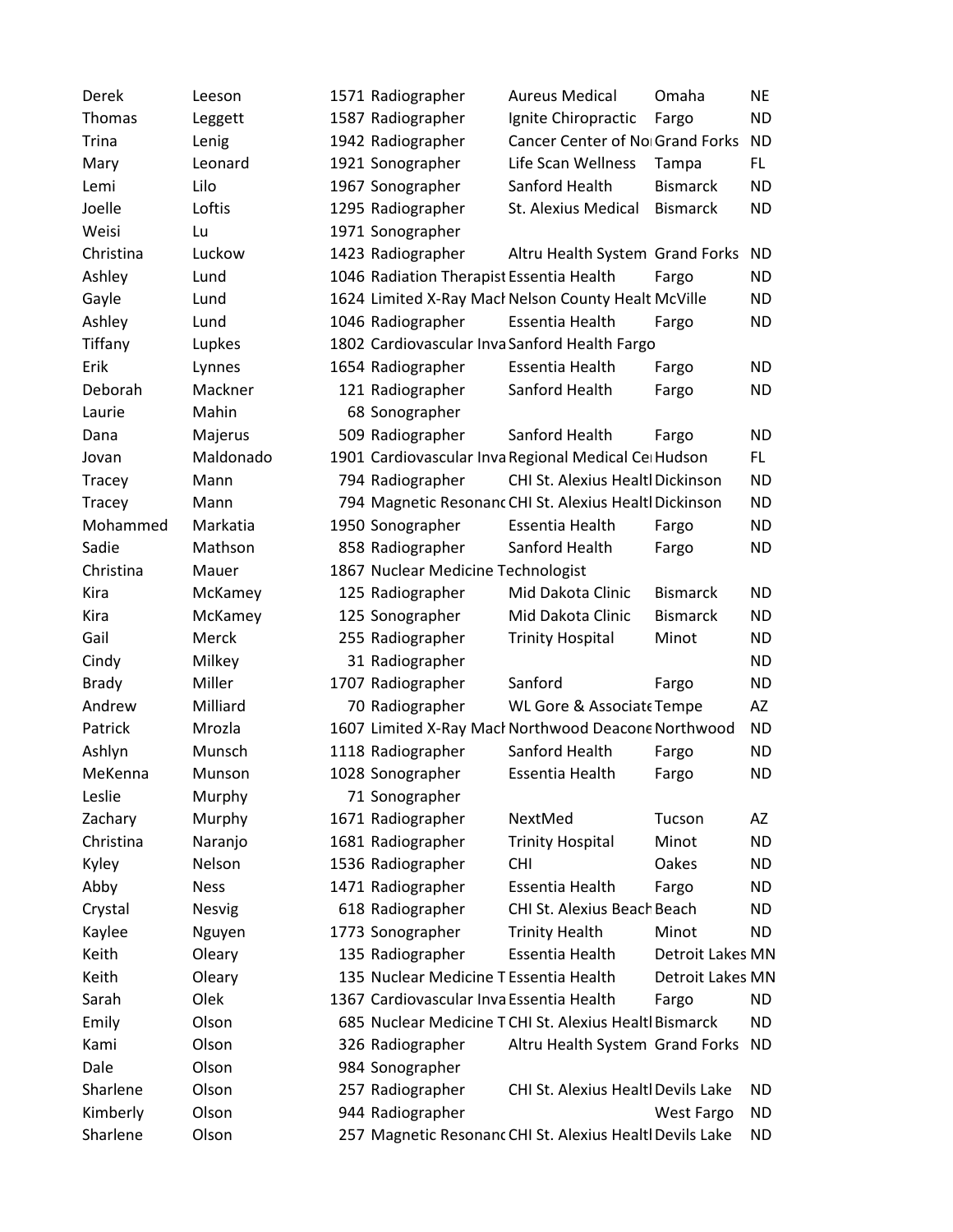| Amy           | Onkka      |                                         | 1729 Radiation Therapist Sanford Health Hosp Fargo          |                   | <b>ND</b> |
|---------------|------------|-----------------------------------------|-------------------------------------------------------------|-------------------|-----------|
| Robert        | Opiela     | 1931 Radiation Therapist Club Staffing  |                                                             | Boca Raton        | <b>FL</b> |
| Michele       | Ortaglia   | 1074 Sonographer                        | <b>Trinity Health</b>                                       | Minot             | <b>ND</b> |
| Coleen        | Otholt     | 1580 Radiographer                       | Anders Group(travel Irving                                  |                   | <b>TX</b> |
| Maggie        | Pactor     | 1320 Sonographer                        | <b>Aureus Medical Grot Omaha</b>                            |                   | <b>NE</b> |
| Corey         | Palensky   | 719 Radiographer                        | Sanford Health                                              | Fargo             | <b>ND</b> |
| John          | Pawelczyk  | 1818 Radiographer                       |                                                             |                   |           |
| Kaden         | Pearson    | 1888 Sonographer                        |                                                             |                   |           |
| Devin         | Peaslee    | 1862 Sonographer                        | Sanford Health                                              | Fargo             | <b>ND</b> |
| Susan         | Pelton     |                                         | 1609 Limited X-Ray Macł Coal Country Commi Beulah           |                   | <b>ND</b> |
| Glendon       | Perkins    | 1537 Radiographer                       | <b>Triage Staffing</b>                                      | Omaha             | <b>NE</b> |
| <b>Brenda</b> | Peters     | 1948 Radiographer                       | <b>Aureus Medical</b>                                       | Omaha             | <b>NE</b> |
| Alexa         | Peterson   | 1872 Radiation Therapist Sanford Health |                                                             | Fargo             | <b>ND</b> |
| David         | Pikop      | 1097 Radiographer                       | DMS Health Technlo Fargo                                    |                   | <b>ND</b> |
| Jessica       | Plummer    | 576 Radiographer                        | Sanford Health Dicki Dickinson                              |                   | <b>ND</b> |
| Jessica       | Plummer    |                                         | 576 Magnetic Resonanc Sanford Health Dicki Dickinson        |                   | <b>ND</b> |
| Emma          | Pogreba    | 1409 Nuclear Medicine T Essentia Health |                                                             | Fargo             | <b>ND</b> |
| David         | Poulsen    | 1939 Radiographer                       | Sanford Medical Cen Fargo                                   |                   | <b>ND</b> |
| Janet         | Pray       | 976 Radiographer                        | Essentia Health                                             | Fargo             | <b>ND</b> |
| Sarah         | Quarternik | 1968 Radiographer                       | <b>CHI Memorial</b>                                         | Hixson            | <b>TN</b> |
| Nichole       | Rahnklundt | 721 Radiographer                        | Jamestown Regional Jamestown                                |                   | <b>ND</b> |
| Nichole       | Rahnklundt |                                         | 721 Nuclear Medicine T Jamestown Regional Jamestown         |                   | <b>ND</b> |
| Lauren        | Randall    | 1673 Radiographer                       | CHI St. Alexius Hospi Bismarck                              |                   | <b>ND</b> |
| Sally         | Ratzburg   | 1868 Radiographer                       | <b>Anders Group</b>                                         | Irving            | <b>TX</b> |
| Lindsay       | Raveling   | 369 Sonographer                         | Sanford Health                                              | Fargo             | <b>ND</b> |
| Kendrick      | Rayburn    | 953 Radiographer                        | McKenzie County He Watford City ND                          |                   |           |
| Jenna         | Reese      | 1144 Radiographer                       | Altru Health System Grand Forks ND                          |                   |           |
| Jenna         | Reese      |                                         | 1144 Radiation Therapist Altru Health System Grand Forks ND |                   |           |
| Lindsy        | Rehak      | 722 Radiographer                        |                                                             |                   |           |
| Lindsy        | Rehak      | 722 Sonographer                         |                                                             |                   |           |
| Shantel       | Reis       | 1271 Radiographer                       | Sanford Health Pain Bismarck                                |                   | <b>ND</b> |
| Nathan        | Reopelle   | 2048 Radiographer                       |                                                             |                   |           |
| Alexis        | Revering   | 1689 Radiographer                       | Sanford Health                                              | Fargo             | <b>ND</b> |
| David         | Rhone      | 1149 Radiographer                       | Cargill Inc.                                                | <b>West Fargo</b> | <b>ND</b> |
| Alexis        | Rieder     | 1245 Sonographer                        | Sanford Health                                              | Fargo             | <b>ND</b> |
| <b>Travis</b> | Rieland    | 1307 Radiographer                       | Interventional Pain a Sartell                               |                   | <b>MN</b> |
| Debra         | Riley      | 1938 Sonographer                        | <b>Triage Staffing</b>                                      | Omaha             | <b>NE</b> |
| Sherry        | Risovi     |                                         | 1601 Bone Densitometry Towner County Med Cando              |                   | <b>ND</b> |
| Sherry        | Risovi     |                                         | 1601 Limited X-Ray Macł Towner County Med Cando             |                   | <b>ND</b> |
| Carissa       | Rivinius   | 698 Radiographer                        | <b>Bismarck Cancer Cer Bismarck</b>                         |                   | <b>ND</b> |
| Carissa       | Rivinius   |                                         | 698 Radiation Therapist Bismarck Cancer Cer Bismarck        |                   | <b>ND</b> |
| Russell       | Robinson   | 1334 Sonographer                        | CHI St. Alexius                                             | Williston         | <b>ND</b> |
| Joni          | Roblyer    | 1907 Radiographer                       |                                                             |                   |           |
| Kent          | Roeker     | 2008 Radiographer                       | South Central Health Wishek                                 |                   | <b>ND</b> |
| Charity       | Rogstad    |                                         | 412 Radiation Therapist Bismarck Cancer Cer Bismarck        |                   | <b>ND</b> |
| Donna         | Rosenlieb  | 1798 Sonographer                        | <b>Aureus Medical Staff Omaha</b>                           |                   | <b>NE</b> |
| Denise        | Ross       | 1389 Radiographer                       |                                                             |                   |           |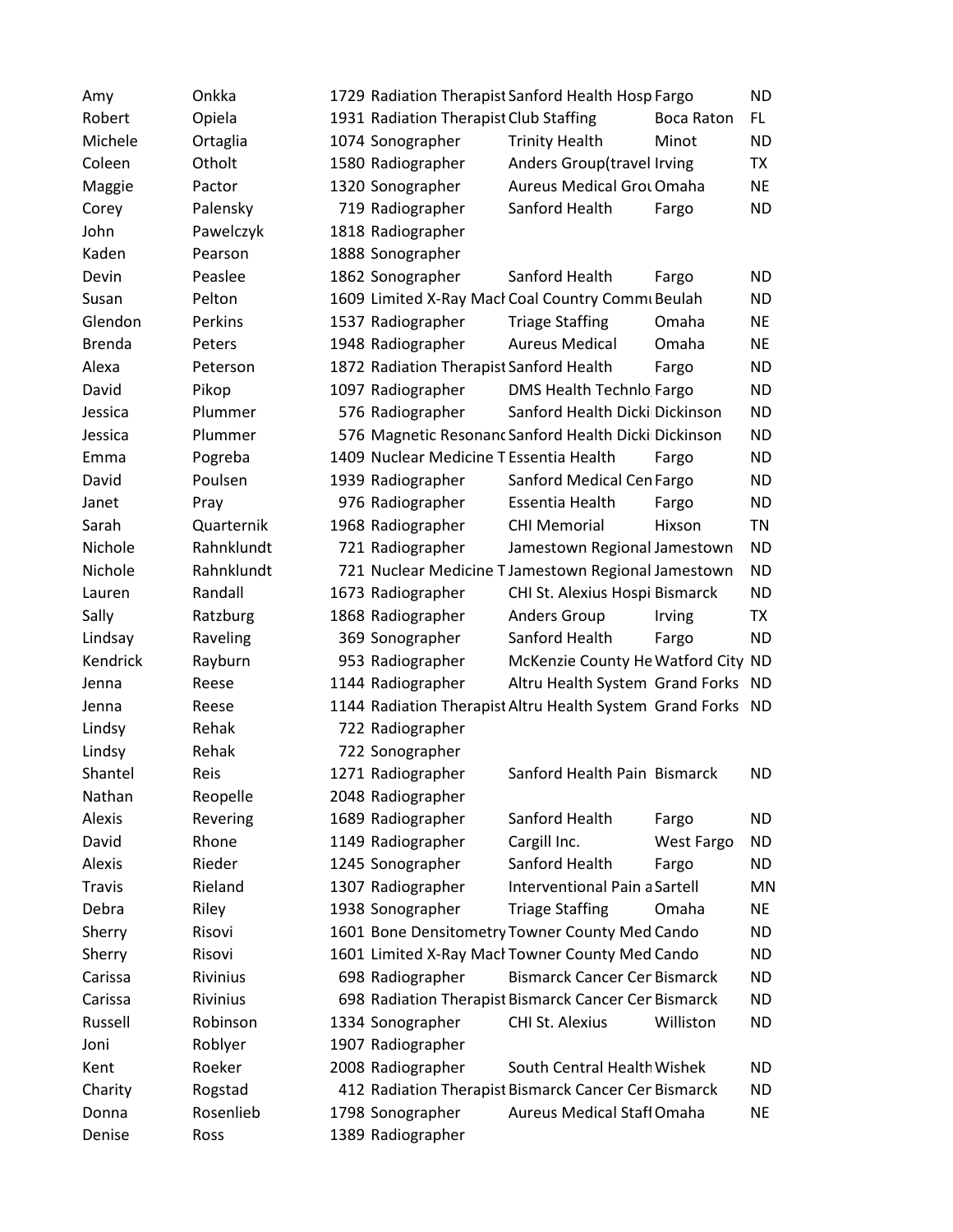| Denise       | Ross           | 1389 Magnetic Resonance Imaging Technologist                |           |
|--------------|----------------|-------------------------------------------------------------|-----------|
| Dina         | Rossi          | 1792 Radiation Therapist Aureus Medical Grot Omaha          | <b>NE</b> |
| Tiffany      | Ruedy          | <b>Trinity Health</b><br>1778 Sonographer<br>Minot          | <b>ND</b> |
| Katelyn      | Rummel         | 1672 Radiographer<br>Sanford Health<br><b>Bismarck</b>      | <b>ND</b> |
| Amber        | Russell        | 955 Radiographer<br>King"s Medical Grou Hudson              | OH        |
| Amber        | Russell        | 955 Magnetic Resonanc King"s Medical Grou Hudson            | OH        |
| Kerwina Gem  | Sabado         | 1795 Sonographer<br>Sanford Health Mate Bismarck            | <b>ND</b> |
| Heather      | Satrom         | 810 Radiographer<br>Sanford Health<br>Mayville              | <b>ND</b> |
| Karl         | Scherreiks     | 1124 Radiographer<br>Essentia Health<br>Park Rapids         | MN        |
| <b>Brian</b> | Schiller       | 416 Sonographer<br>Sanford Health<br>Fargo                  | <b>ND</b> |
| Kandace      | Schock         | 1662 Bone Densitometry Sanford Health<br><b>Bismarck</b>    | <b>ND</b> |
| Cynthia      | Schwanke       | Essentia Health<br>959 Radiographer<br>Fargo                | <b>ND</b> |
| Hope         | Sele           | 1702 Radiographer<br>Altru Clinic Drayton<br>Drayton        | <b>ND</b> |
| Mathew       | Sewell         | 1724 Sonographer                                            |           |
| Cari         | Sherod         | 1143 Cardiovascular Inva Altru Health System Grand Forks ND |           |
| Alvin        | Shervold       | 1186 Radiographer<br>Northland Communi East Grand Fr MN     |           |
| Cherryrose   | Shimasaki      | 1930 Sonographer<br><b>Trinity Health</b>                   |           |
| Jill         | Shrum          | 1358 Radiation Therapist Sanford Health<br>Fargo            | <b>ND</b> |
| Jill         | Shrum          | 1358 Radiographer<br>Sanford Health<br>Fargo                | <b>ND</b> |
| Mardee       | <b>Sierks</b>  | 1807 Radiographer<br><b>Atlas MedStaff</b><br>Omaha         | <b>NE</b> |
| Tamara       | Simon          | 1639 Cardiovascular Inva Fusion Medical Staffi Omaha        | <b>NE</b> |
| SHANNA       | <b>SIMPSON</b> | 1578 Radiographer<br><b>Aureus Medical</b><br>Omaha         | <b>NE</b> |
| John         | Simpson        | 1904 Radiographer<br><b>Aureus Medical Grot Omaha</b>       | <b>NE</b> |
| Tara         | Skari          | 419 Radiographer<br>Sanford Medical Cen Fargo               | <b>ND</b> |
| Codi         | Smith          | 870 Radiographer<br>Unemployed                              |           |
| Don          | Spatenka       | 1936 Radiographer                                           |           |
| Mark         | Sperlich       | 1794 Nuclear Medicine T Employed at DMS He Sioux Falls      | SD        |
| Ryan         | Sprynczynatyk  | CHI St. Alexius<br>962 Radiographer<br><b>Bismarck</b>      | <b>ND</b> |
| Jasmine      | Stala          | 1589 Radiation Therapist Roger Maris Cancer (Fargo          | <b>ND</b> |
| Kelli        | Steffen        | 1749 Radiographer                                           |           |
| Margaret     | Stende         | 422 Sonographer<br>Sanford Health<br>Fargo                  | <b>ND</b> |
| Shane        | Stenson        | Sanford Health<br><b>Bismarck</b><br>78 Radiographer        | <b>ND</b> |
| Niomie       | Stephens       | Professional Portabl Burnsville<br>1192 Radiographer        | MN        |
| Chelsee      | Sterling       | 1100 Radiographer<br>Fairlight Medical Cer Williston        | <b>ND</b> |
| Chelsee      | Sterling       | 1100 Magnetic Resonanc Fairlight Medical Cer Williston      | <b>ND</b> |
| Alisa        | <b>Straus</b>  | Essentia Health<br>637 Radiographer<br>Fargo                | <b>ND</b> |
| Mollie       | Stubstad       | 1614 Limited X-Ray Macł Trinity Health<br>Minot             | <b>ND</b> |
| James        | <b>Sturgis</b> | Omaha<br>1805 Radiographer<br><b>Traige Staffing</b>        | <b>NE</b> |
| Anne         | Surratt        | 1881 Sonographer                                            |           |
| Lisa         | Swietoslawski  | 1982 Radiographer<br><b>Beaumont Health</b><br>Royal Oak    | MI        |
| Daniel       | Syvrud         | 566 Radiographer<br><b>CHI St. Alexius Healtl Bismarck</b>  | <b>ND</b> |
| Kristi       | Tangelin       | 640 Radiographer<br>VA Health System<br>Fargo               | <b>ND</b> |
| Chloe        | Taylor         | 2004 Radiographer                                           |           |
| Callie       | Tebay          | 1744 Nuclear Medicine T Trinity Health<br>Minot             | <b>ND</b> |
| Yohana       | Teckle         | Amanda Olson<br>1932 Sonographer<br>Minot                   | <b>ND</b> |
| Susan        | Thomas         | 838 Radiographer<br>Sanford Health<br>Minot                 | <b>ND</b> |
| Curtiss      | Thomas         | 1626 Limited X-Ray Macl Presentation Medica Rolla           | <b>ND</b> |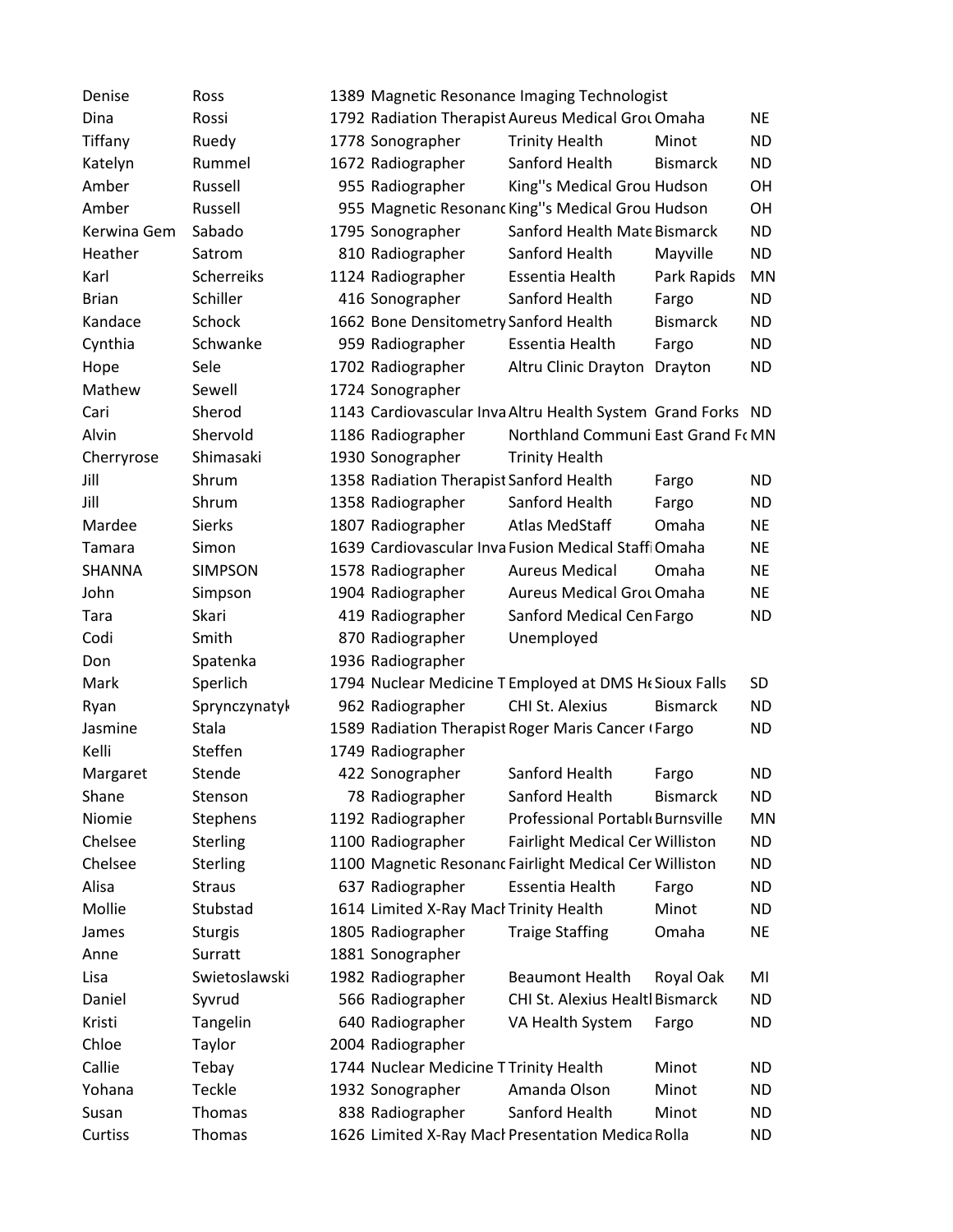| David          | Thune        | 429 Radiographer  | <b>Bismarck Surgical As Bismarck</b>                      |               | <b>ND</b> |
|----------------|--------------|-------------------|-----------------------------------------------------------|---------------|-----------|
| Siera          | Toy          | 878 Radiographer  |                                                           |               |           |
| Darlene        | Truong       | 1461 Radiographer | <b>CHI St. Alexius Healtl Bismarck</b>                    |               | <b>ND</b> |
| Kori           | Tschetter    | 1697 Radiographer | Sanford Medical Cen Fargo                                 |               | <b>ND</b> |
| Ryan           | Tull         | 1368 Radiographer | Essentia Health                                           | Fosston       | MN        |
| Peggy          | Uttecht      | 1151 Radiographer | <b>Aureus Medical</b>                                     | Omaha         | <b>NE</b> |
| Christopher    | Vaccaro      | 1822 Radiographer | <b>Focus Staff</b>                                        | <b>Dallas</b> | <b>TX</b> |
| Robyn          | Van Buren    |                   | 826 Nuclear Medicine T CHI St. Alexius Healtl Devils Lake |               | <b>ND</b> |
| Robyn          | Van Buren    |                   | 826 Magnetic Resonant CHI St. Alexius Healtl Devils Lake  |               | <b>ND</b> |
| Robyn          | Van Buren    | 826 Radiographer  | CHI St. Alexius Healtl Devils Lake                        |               | <b>ND</b> |
| Danielle       | Van Houdt    | 1435 Sonographer  | Altru Health System Grand Forks                           |               | <b>ND</b> |
| Kelly          | Vandervorste | 729 Sonographer   | WISHEK LIVING CENTWISHEK                                  |               | <b>ND</b> |
| Kelly          | Vandervorste | 729 Radiographer  | WISHEK LIVING CENTWISHEK                                  |               | <b>ND</b> |
| Courtney       | VanderWoude  | 1767 Radiographer | <b>Aureus Medical Grot Omaha</b>                          |               | <b>NE</b> |
| Steve          | Vicere       | 1787 Sonographer  | <b>Aureas Medical</b>                                     | Omaha         | <b>NE</b> |
| Majalia        | Villamor     | 1500 Radiographer | <b>Triage LLC</b>                                         | Omaha         | <b>NE</b> |
| Laura          | Voelkner     | 1113 Radiographer | <b>Trinity Hospital</b>                                   | Minot         | <b>ND</b> |
| Michelle       | Wadeson      | 432 Sonographer   |                                                           |               | <b>NA</b> |
| <b>Barbara</b> | Waite-Clark  | 827 Radiographer  | <b>Coteau Des Prairies ISisseton</b>                      |               | <b>SD</b> |
| Brittany       | Wallace      | 1746 Sonographer  | <b>Aureus Medical</b>                                     | Omaha         | <b>NE</b> |
| Brittany       | Wallace      | 1746 Radiographer | <b>Aureus Medical</b>                                     | Omaha         | <b>NE</b> |
| Heather        | Walter       | 100 Radiographer  | Altru Health System Grand Forks                           |               | <b>ND</b> |
| Richard        | Ward         | 1879 Radiographer | <b>Titan medical</b>                                      | Omaha         | <b>NE</b> |
| Nicole         | Webster      | 354 Radiographer  | not currently working                                     |               |           |
| Sonja          | Weiskircher  | 1808 Sonographer  | <b>Aureus Medical Grot Omaha</b>                          |               | <b>NE</b> |
| Phillip        | Weiss        | 1811 Sonographer  | Essentia Health                                           | Fargo         | <b>ND</b> |
| Julie          | Wells        | 1759 Radiographer | Professional Health ! Havertown                           |               | PA        |
| Cory           | Wernke       | 1897 Radiographer | <b>Trinity Health</b>                                     | Minot         | <b>ND</b> |
| Jaclyn         | West         | 839 Radiographer  | CHI St. Alexius Healtl Williston                          |               | <b>ND</b> |
| <b>Bruce</b>   | White        | 734 Radiographer  | <b>Aureus Medical Staff Omaha</b>                         |               | <b>NE</b> |
| Emily          | Wiger        | 856 Radiographer  | CHI St. Alexius Medic Williston                           |               | <b>ND</b> |
| Tammie         | Wiley        | 1812 Radiographer |                                                           |               |           |
| Hailey         | Williams     |                   | 1111 Nuclear Medicine T CHI St. Alexius Healtl williston  |               | <b>ND</b> |
| Alexis         | Wimer        | 1658 Radiographer | <b>CHI Lisbon</b>                                         | Lisbon        | <b>ND</b> |
| Diane          | Wittmayer    | 968 Radiographer  | Sanford Health                                            | Jamestown     | <b>ND</b> |
| Terra          | Wockenfuss   | 103 Radiographer  | Altru Health System Grand Forks                           |               | ND        |
| Hannah         | Wold         | 1832 Radiographer | Catholic Health Initia Breckenridge MN                    |               |           |
| John           | Wooley       | 1806 Sonographer  |                                                           |               | <b>NE</b> |
| Jason          | Wyles        | 1751 Radiographer |                                                           |               |           |
| Twila          | Zahn         | 358 Radiographer  | St. Andrews Health C Botttineau                           |               | <b>ND</b> |
| Karen          | Zimmer       |                   | 1790 Limited X-Ray Macl Plains Medical Cente Fargo        |               | <b>ND</b> |